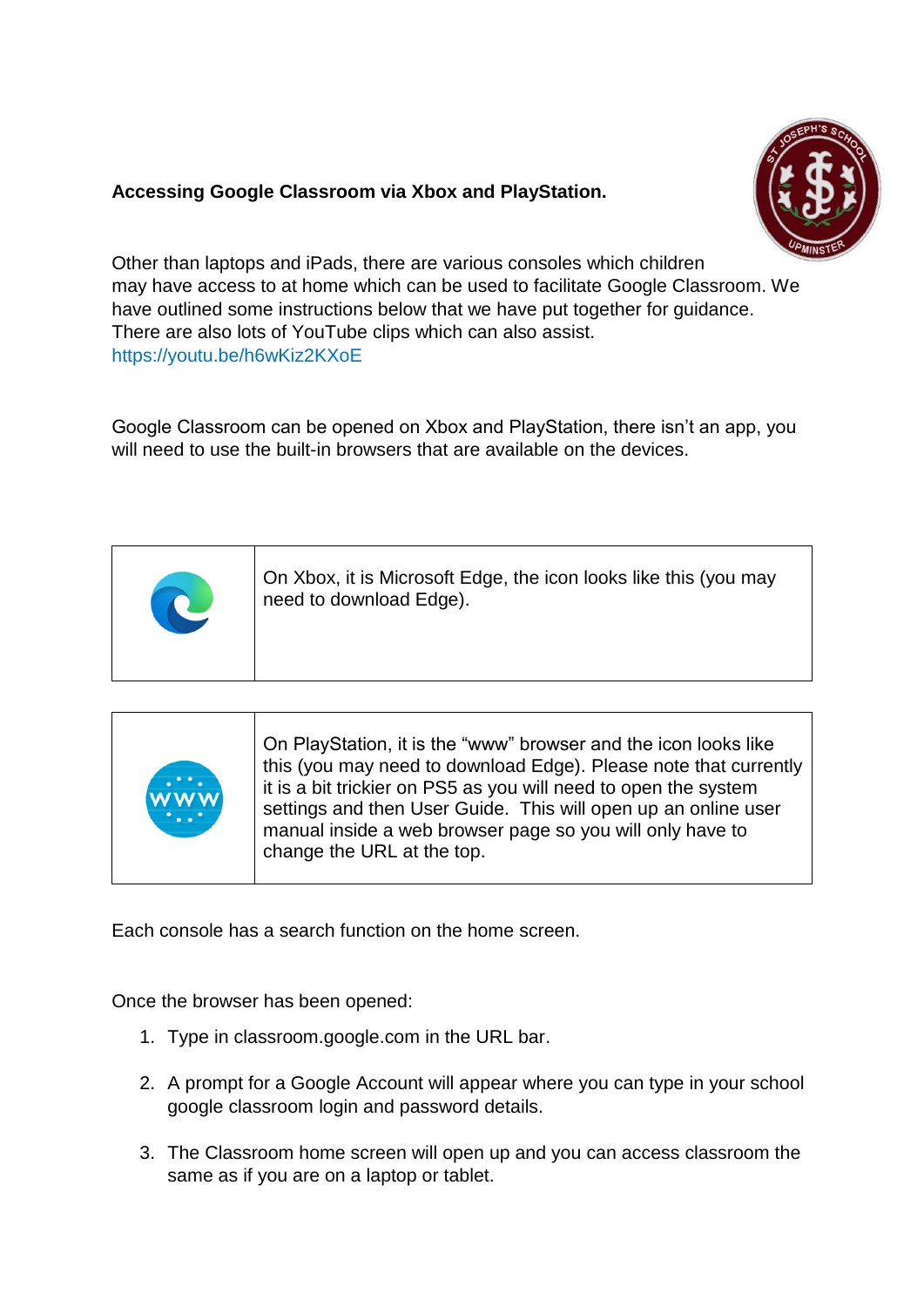



Below is information for the buttons on a PS4 controller.

- Open a new browser window: press the R2 button.
- To move to a previously opened window: press the L2 button.
- To toggle Full-Screen mode on and off: press the square button. The PS4 browser defaults to the desktop version of responsive websites.